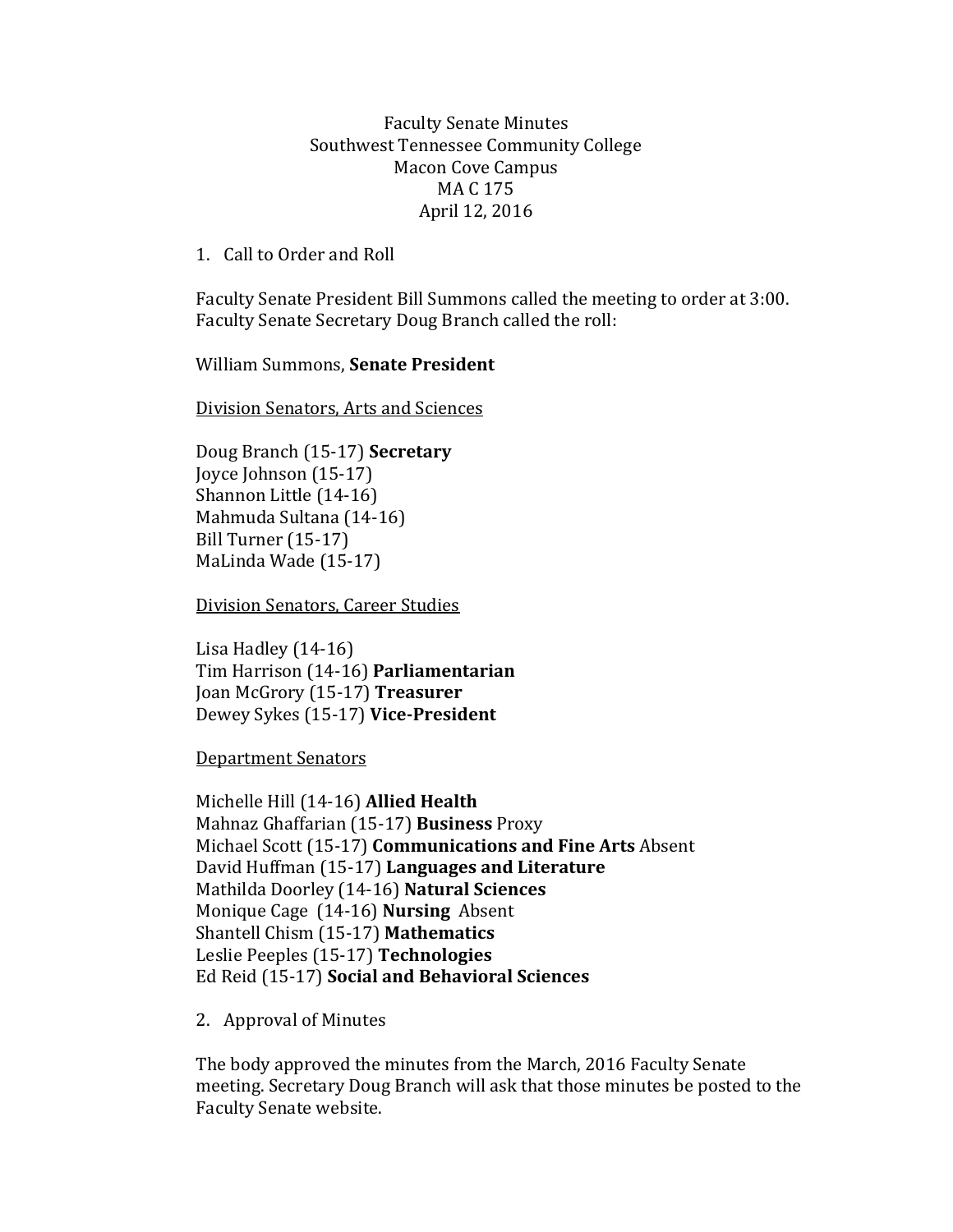- 3. Reports from Senate officers and Senate committees
- A. Dewey Sykes, Faculty Senate vice-president, Bill Summons, Faculty Senate president, announced the results of the recent Faculty Senate elections. Newly elected senators are as follows:

Representing the Arts and Sciences Division: Annie Sultana (re-elected) and LaDonna Young

Representing the Career Studies Division: Charles (Eddie) Baker and Tim Harrison (re-elected).

Representing Allied Health: Shilpa Desai

Representing Natural Sciences: Rosie Taylor

Representing Nursing: Marilyn Wilbourn

The following will be rotating off the Senate: Shannon Little (Arts and Sciences), Lisa Hadley (Career Studies), Michelle Hill (Allied Health), Mathilda Doorley (Natural Sciences), Monique Cage (Nursing).

The Senate congratulated Bill Summons for his re-election as president of the Faculty Senate.

Senate Secretary Doug Branch presented certificates of appreciation to all senators.

- 4. Old Business
- A. Lisa Hadley led a discussion concerning whether the Senate should recommend that the college continue to implement its compensation plan put in place last year or, instead, recommend "across the board" pay increases. Lisa noted that some people on the ad hoc Senate Compensation Committee, which she represented, were unhappy with the decision made last year and wished to revisit it: the complaints were many, but mostly had to do with there having been insufficient time last year to make a good decision. One major problem, from Lisa's perspective, is that with the current plan, employee longevity counts for nothing in determining the amount of raises to be awarded.

Ed Reid moved that the Senate support "across the board" percentage raises and withdraw its support for the former compensation plan. The motion was seconded and defeated after discussion.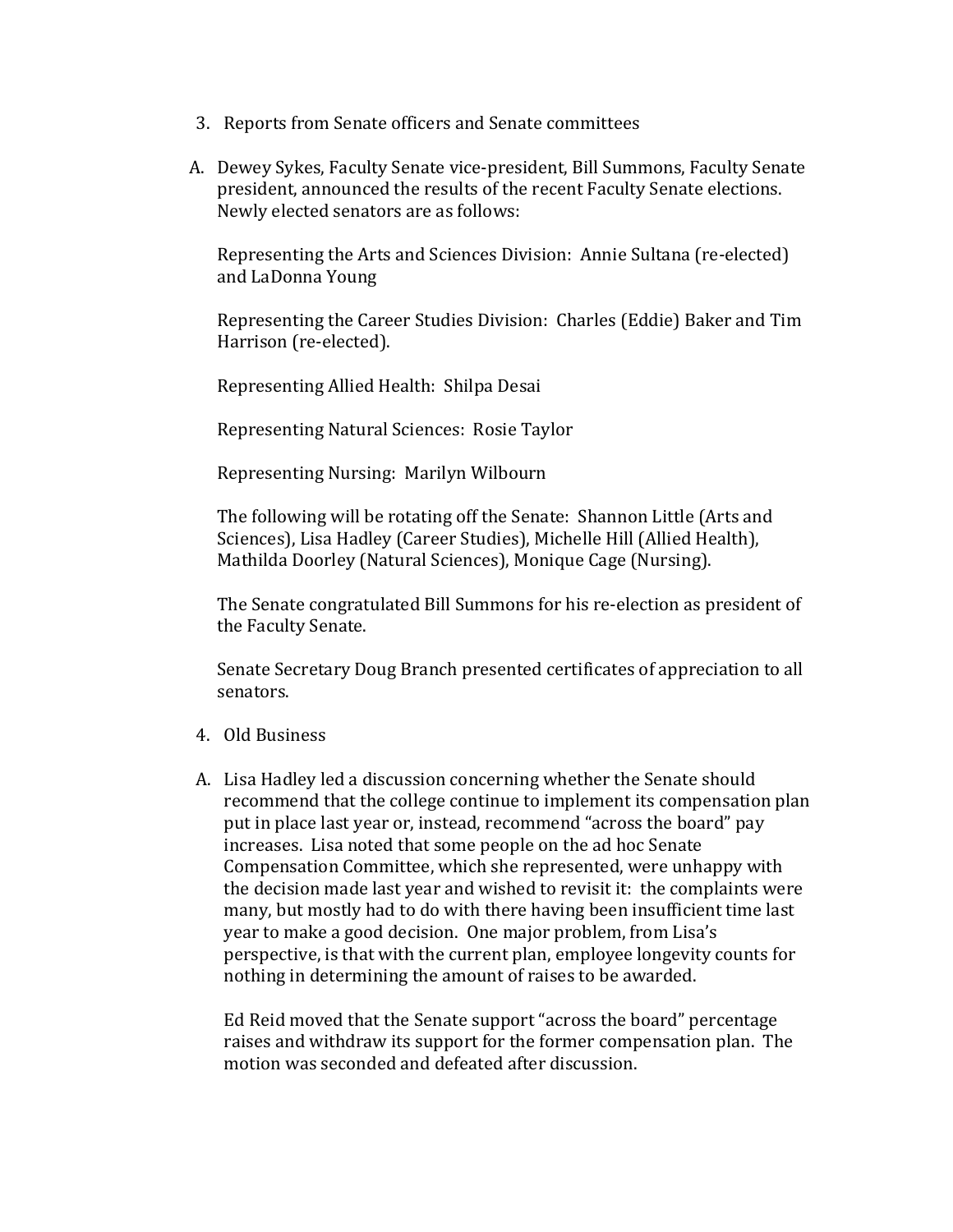Joan McGrory moved that the Faculty Senate pass a resolution asking the college president that a committee with adequate faculty representation be formed to revisit the compensation plan. That motion was seconded and passed.

Shannon Little moved that the Faculty Senate, for one more year, support our previous endorsement of the compensation plan which we voted to approve last year. We would continue that support while the new compensation committee proposed by Joan McGrory looked at possible plans more carefully. That motion was seconded and passed.

- 5 New Business
- A. Dewey Sykes conducted the election of Faculty Senate officers for 2016- 2017. This group, plus the president, will constitute the Senate Executive Committee. The results were as follows:

Dewey Sykes, re-elected as vice-president. Doug Branch, re-elected as secretary. Joan McGrory, re-elected as treasurer. Eddie Baker, elected as parliamentarian (replacing Tim Harrison).

- B. Lisa Hadley, a member of the Distance Education Committee, brought up an area of concern: current Distance Education guidelines stipulate that online courses must be "entirely contained within D2L." Lisa believes the stipulation should be worded to show that other platforms might be used along with – but not instead of – D2L. The Senate supported Lisa's desire to change the wording. She plans to send the current rule, with the current wording, to interested members of the Senate, who could suggest changes.
- C. Joan McGrory asked senators to send her a list of strengths, weaknesses, opportunities, and threats faced by the college. She wants us to ask people in our department for items, too. Getting these "SWOT" items listed and "on the table" is part of a strategic plan being promoted by President Hall. Joan noted that this rose out of a meeting with President Hall, where there was also discussion about the college vision and mission statements. Joan believes that we need a bigger, more inspirational vision statement and noted that she is looking for faculty members to be on the Vision Statement Committee, which she has been asked to form.
- D. Dewey Sykes noted that he would be conducting the annual leadership feedback survey soon, and that we should expect that survey by late April.